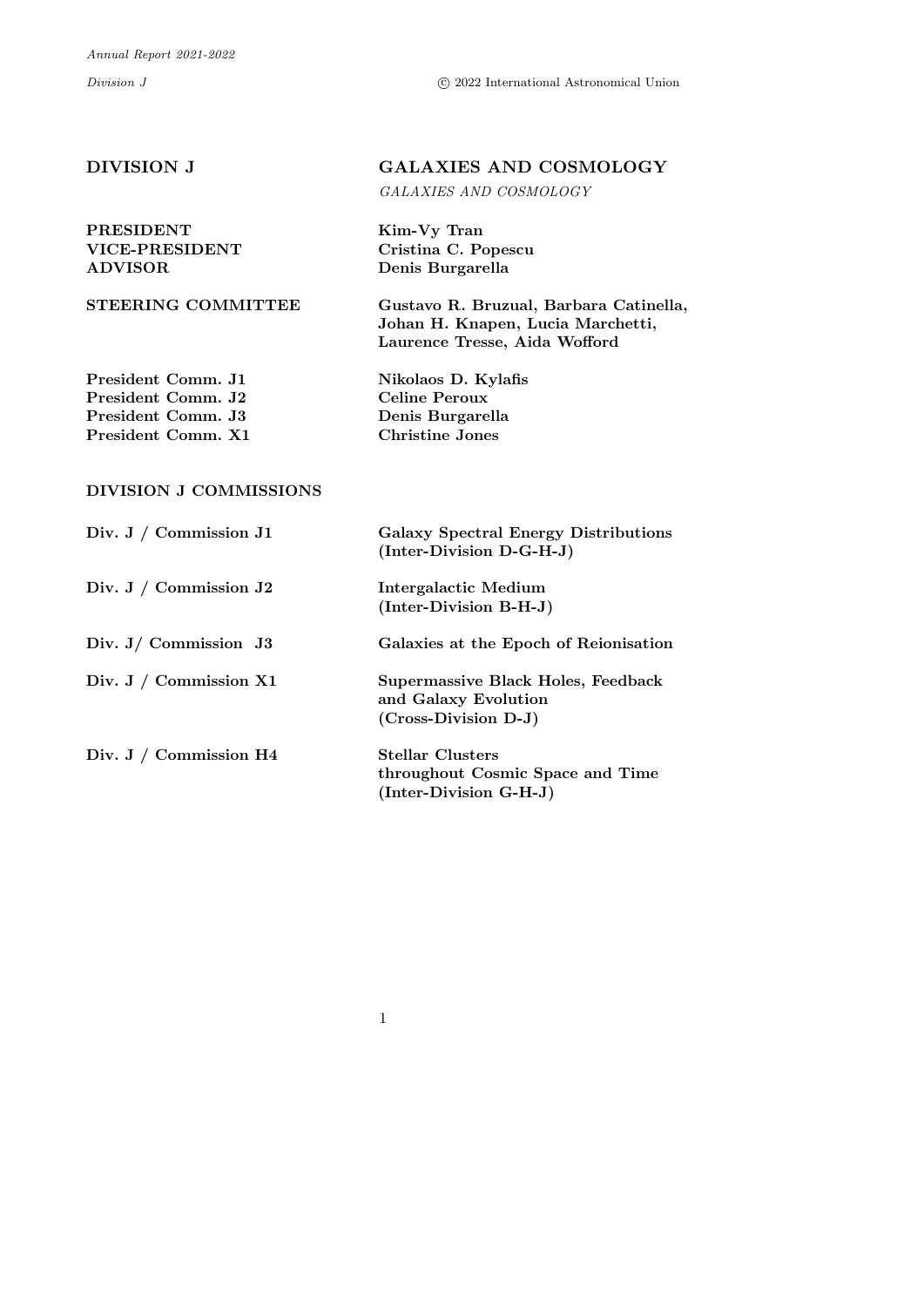## Annual REPORT 2021–2022

Division J continues to promote research, education and outreach on topics related to the physics of the Universe and of galaxies beyond the Milky Way. The main themes of the Division are: physics and content of the Universe, evolution of structures, formation and evolution of galaxies, spatially resolved galaxies, science and data analysis methods for extra-galactic and cosmological surveys. Division J connects across many of the other Divisions and has strong overlap with Div B, Div D, Div G and Div H.

To date, the Division has 3752 active members, of which 271 are junior members. The scientific goals of the Division continue to be supported by its previous Commissions: Inter-Division D-G-H-J Commission J1 "Galaxy Spectral Energy Distributions" , Inter-Division B-H-J Commission J2 "Intergalactic Medium" , as well as by the Cross-Division D-J "Supermassive Black Holes, Feedback and Galaxy Evolution" , and the affiliated Inter-Division G-H-J Commission H4 "Stellar Clusters throughout Cosmic Space and Time" . In addition, a new Commission has been founded in 2021: Commission J3, "Galaxies at the Epoch of Reionisation" . Its founding President is Denis Burgarella, and the Vice-President is Laura Pentericci. The Commission already has 92 members.

The new term started with the organisation of Division J under the new President Kim-Vy Tran. The President organises monthly Zoom meetings and distributes relevant documents on a share-drive that is open to the members of the Steering Committee for editing when needed.

The Division has revised its webpage and discussed scientific priorities for the new term. Lucia Marchetti volunteered to be Secretary of the Division in October 2021.

A main activity at the end of 2021 was to read and advise on the Letters of Intent for the IAU Symposia for 2023, and, subsequently, to write letters of support for the applications considered of interest to the Division. The Division also ranked the final proposals for the 2023 IAU Symposia. Our Division actively supported and recommended the organisers of IAU meetings to observe and implement the rules of the IAU with respect to geographic, gender, age and ethnicity balance, and to support inclusion and diversity. We also recommended and encouraged support for hybrid meetings, with both face-to-face and virtual attendance.

Another major activity was to review the applications for the IAU PhD prize for 2021. We are in the difficult process of selecting a winner among the outstanding nominees, and we continue to be inspired by the innovative research being led by the next generation of astronomers. In addition to the PhD Prize winner for Division J, we will recognise Honorable Mentions.